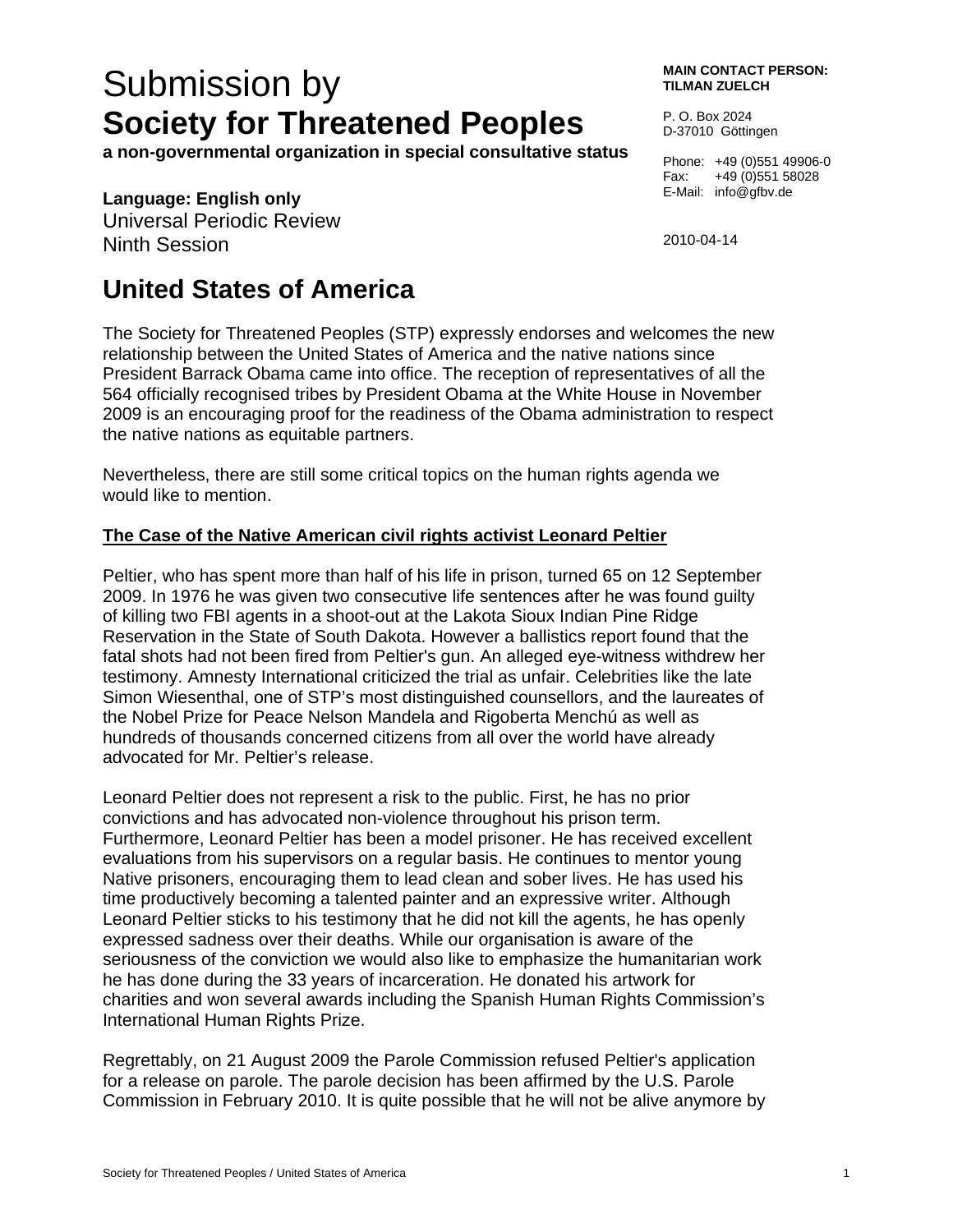survive until his next full parole hearing, which is due in 2024. At that time he would be 80 years old. Peltier has suffered a stroke which left him partially blind in one eye. For many years, he has had a seriously debilitating jaw condition which left him unable to chew properly and caused consistent pain and headaches. Leonard Peltier suffers from diabetes, high blood pressure and a heart condition. He is at the risk of turning blind, suffering kidney failure, a stroke, and premature death as a result of his diet, living conditions, and health care. Therefore, in the name of humanity, we call on the UN Human Rights Council to reconsider the Peltier case and appeal to President Barack Obama to grant Executive Clemency to Leonard Peltier.

#### **Uranium mining**

The Havasupai and Hualapai tribes have struggled for the protection of their land in the Grand Canyon area in Arizona from uranium mining for decades. Their sacred mountain Red Butte is situated on the Coconino Plateau which in the area of the Grand Canyon National Park is strewn with more than 1.000 claims for uranium mines. Along the Colorado River there are 10.6000 claims. The Colorado River and its tributaries provide drinking water to more than 30 million people in California, Arizona and Nevada – including Las Vegas, Phoenix, Tucson, Los Angeles, and San Diego.

The Havasupai and Hualapai depend on the river as a source for clean water. Tourism is one of the most important sources of income. But most likely uranium mining in this area would disrupt this economy. Moreover, Supai village in the Havasu Canyon is flooded at times of the year with water from the river. As soon as the mines would be in operation there would be a great risk for radioactive pollution for this smallest indigenous community in the US. As a result of past mining, the National Park Service now warns against drinking from several creeks in the Canyon exhibiting elevated uranium levels already now. Canyon Mine's owner Denison Mines Corporation still has to realise some environment impact studies but has completed the plans to open mine after the final permission.

Together with representatives of environment protection groups the Havasupai and Hualapai tribes support the legislation proposed by Congressman Raúl Grijalva, D-Ariz., the Grand Canyon Watersheds Protection Act, which would permanently protect Grand Canyon's watersheds from new uranium mining. It would permanently protect 1 million acres of public lands surrounding Grand Canyon National Park by prohibiting new mining claims and the exploration and mining of existing claims for which valid existing rights have not been established. The public lands protected by the bill are the last remaining public lands surrounding Grand Canyon National Park not protected from new uranium development (the Tusayan Ranger District of the Kaibab National Forest south of the Canyon, the Kanab Creek watershed north of the Park, and House Rock Valley, between Grand Canyon National Park and Vermilion Cliffs National Monument). The Grand Canyon Watersheds Protection Act should be ratified as soon as possible.

#### **Safe water is a human right**

The Lakota in South Dakota suffer from radioactive pollution of the ground water they depend on as their source of water. In the Pine Ridge reservation 65 per cent of the